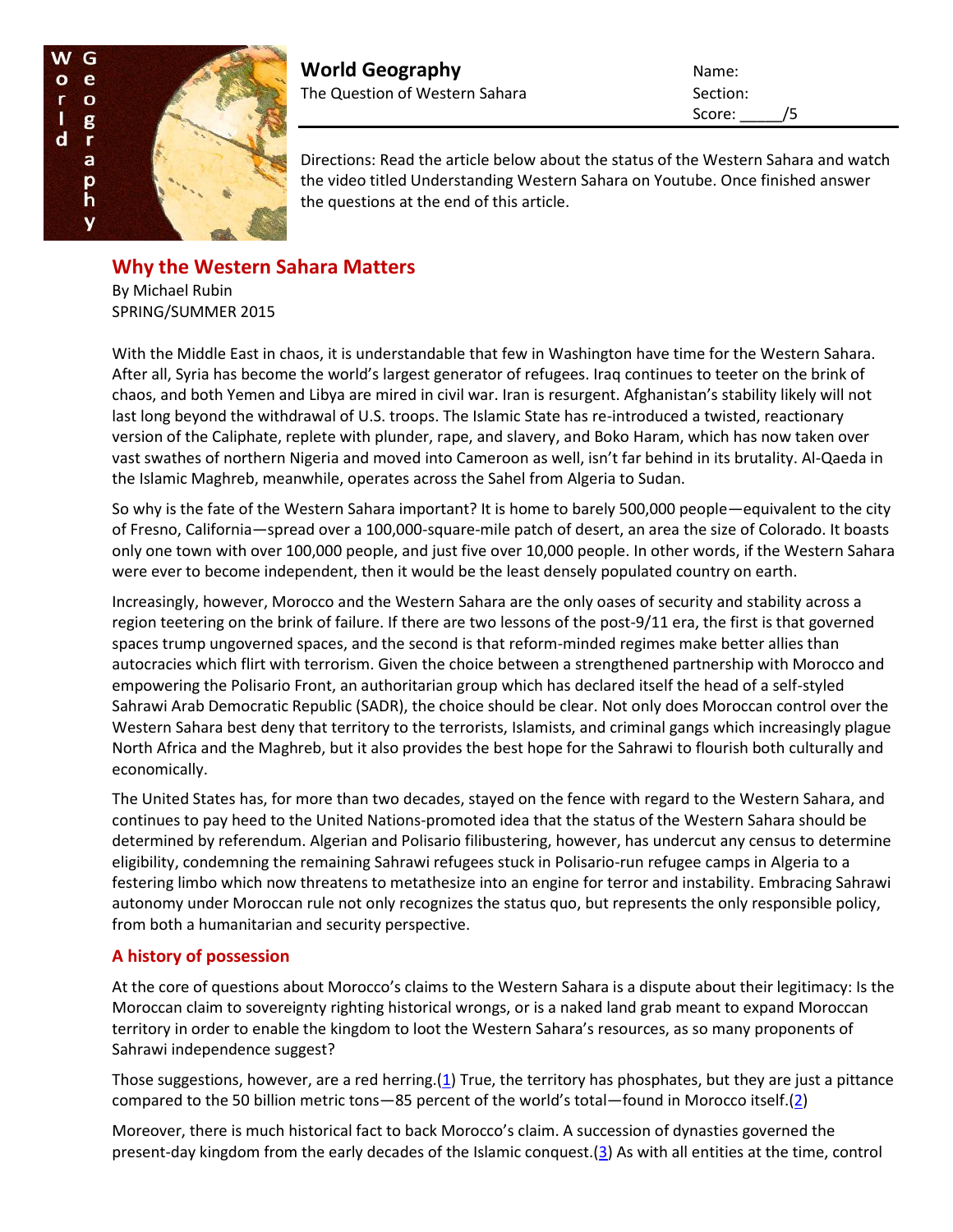rested less on formal boundaries and more on an ability to tax and conscript, and so informal borders shifted constantly, both within dynasties and between them. Generally speaking, however, the Idrisid dynasty (788-974 AD) that was centered in Fez did not extend its control to what is now the Western Sahara, but the contemporaneous Midrarid dynasty (823-977 AD), based in the eastern central Moroccan town of Sijilmasa, dominated the trade routes through the Western Sahara to what is today Mauritania. Thereafter, the Almoravid dynasty (1062–1147 AD), based in Marrakech, ruled over both Morocco and the Western Sahara as a cohesive whole. Then the Almohad Caliphate (1121–1269) and their successors largely let the Western Sahara slide away. The Marinids (1217-1465) arose from the Banu Marin, however, a nomadic tribe arose from the northern fringe of the Western Sahara, and proceeded to rule all of Morocco. By the second half of the sixteenth century, the Sadid Sharifs (1510-1659) had pushed Moroccan rule deep into the Sahara to include what is now northern Mali. Finally, the Alaouite Dynasty, which began in 1631 and continues to rule Morocco today in the person of King Mohammed VI, has consistently claimed Moroccan sovereignty over the Western Sahara, although its ability to assert control fluctuated with time.

Thus, regardless of whether Morocco formerly ruled the Sahara at any given time or whether some desert tribes were in rebellion, five Moroccan royal dynasties trace their roots to the region. Sahrawi nationalism, on the other hand, is largely an artificial, Cold War construct. Historically, it would be far more accurate to recognize Sahrawis as part of the diversity which has always marked the Moroccan national identity. Indeed, many Sahrawis have married into various Moroccan groups over the centuries, so that Moroccan and Sahrawi identities are far from distinct.

In the late nineteenth century, European colonialism threw a wrench into Moroccan control of the territory. Spain was a relative latecomer to the scramble for Africa. Against the backdrop of the 1884-1885 Berlin Conference in which European powers met to resolve formally their sometimes competing colonial claims, Spanish forces seized the barren and resource-poor Western Sahara (which was initially divided into the southern Río de Oro and northern Saguia el-Hamra). Gaining European recognition of its conquest was one thing, but pacifying the locals proved to be quite another. For the first half-century of Spanish occupation, local tribes resisted any Spanish administration. After 1934, the Spanish grip was stronger, but quiet and acquiescence do not always correlate.

Why didn't Morocco step up to assert its claims when Spain invaded the Sahara in 1884? Ultimately, the answer was because it had little diplomatic leverage and its military was too weak to repel the Spanish army. True, Morocco had managed to maintain its independence for centuries, even as European powers gobbled up huge swathes of Africa further away and less accessible than Morocco. But, by the late nineteenth century, the kingdom too was in the crosshairs of European geopolitical competition.

Spain declared war on Morocco in 1859 over a dispute about the borders of Ceuta, to this day a seven-squaremile enclave on the North African coast surrounded by Morocco and the Mediterranean. The Portuguese had captured Ceuta in 1415, and transferred it to Spain in 1668; the territory has always been an irritant to Moroccans, much the way many Spaniards resent the British presence at Gibraltar. The Spanish-Moroccan War lasted just over six months and ended in a decisive defeat of the Moroccan army and the occupation of Tetuán. When the Spanish seized the Western Sahara 25 years later, there was little Morocco could do.

For Morocco, the situation grew more tenuous in the first decades of the twentieth century. The French army had conquered Algeria in 1830 and, beginning in 1848, the French administered Algeria as an integral part of France. It was in this context—to protect Algeria's flank and to prevent any other power from taking advantage of Morocco's geostrategic importance with coasts on both the Mediterranean Sea and Atlantic Ocean—that the French began increasingly to interfere in Moroccan affairs, eventually claiming Morocco as part of their sphere of influence. Other imperial powers were not going to leave such a status unchallenged. On March 31, 1905, Kaiser Wilhelm II landed in Tangiers to meet with Moroccan Sultan Abdelaziz and proceeded to endorse Morocco's sovereignty. France saw this as both provocative and detrimental to Paris' interests. The war of words between the French and Germans escalated into the summer, with French and German forces mobilizing for war.

Ultimately, the Algeciras Conference led to a truce, but it did not last. On July 1, 1911, against the backdrop of an uprising against Sultan Abdelhafid, who had taken over from Abdelaziz two years earlier, the Germans sent a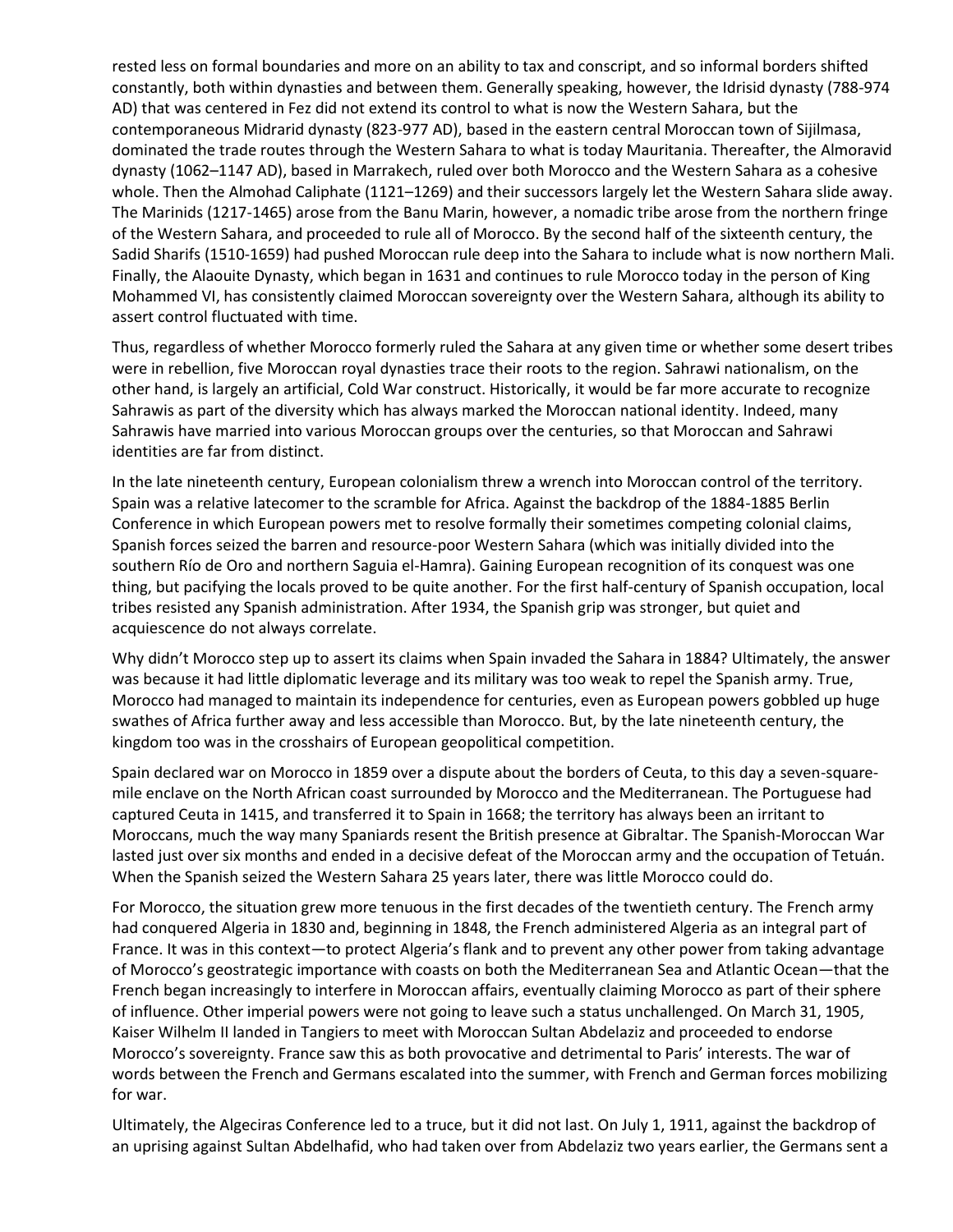gunboat to the Moroccan port of Agadir—theoretically to protect German commercial interests and rescue German merchants. The French responded by sending troops to Fez, and the British dispatched warships off the Moroccan coast, fearing the Germans' ultimate goal was to establish a base that could threaten Gibraltar. Again the powers negotiated a solution, but the French were willing to take no more chances: with the 1912 Treaty of Fez, they and the Spanish established a formal protectorate over Morocco, with the Spanish controlling along the northern coast minus Tangiers as well as the Spanish-occupied areas of the Sahara, while the French ruled supreme everywhere else.

The United States quietly supported Moroccan independence beginning in the 1940s, and gave more overt diplomatic support in the 1950s.[\(4\)](http://www.securityaffairs.org/issues/number-28/why-western-sahara-matters#4)But it was overbearing French manipulation of the monarchy—exiling Mohammad V to Madagascar and replacing him on the throne with his uncle Mohammed Ben Aarafa—that ultimately did French control in. Facing riots and active opposition, the French ultimately allowed Mohammad V to return and, in 1956, granted Morocco formal independence. The Spanish forfeited their protectorate along the northern coast, but continued to hold the Western Sahara. The following year, Morocco formally laid claim to the territory, the repossession of which became the Kingdom's dominant foreign policy goal. In 1963, Morocco successfully pushed the United Nations to formally designate the Western Sahara to be non-selfgoverning territory and, in 1965, the Moroccans spearheaded a non-binding but symbolically important UN General Assembly resolution demanding Spain give up its colony.

Momentum certainly seemed to be on the Kingdom's side. The age of imperialism was ending. Between Morocco's independence and 1975, when the Spanish ultimately decided to evacuate the Western Sahara, three dozen African countries gained independence, including Equatorial Guinea which the Spanish had given up in 1968.

### **Snubbed by the ICJ**

But Moroccan efforts at diplomacy were not enough to overcome Cold War reality. In 1974, the Moroccan government had sought an International Court of Justice ruling confirming Morocco's claims to the Western Sahara. What they got fell short. It has become conventional wisdom among proponents of Sahrawi independence and too many journalists that the Court's 1975 finding shot down Morocco's claims to the Western Sahara. The BBC, for example, wrote in a 2014 profile of the Western Sahara that "In October 1975 the International Court of Justice rejected territorial claims by Morocco and Mauritania… [and] recognised the Saharawis' right to self-determination," whileForeign Policy In Focus, a magazine for leftist academics and activists in the United States, stated, "Morocco has occupied Western Sahara since 1975 in violation of…a decision by the International Court of Justice." $(5)$  $(5)$ 

Such a reading willfully misrepresents both the International Court's finding and its context. First, the court issued an advisory opinion rather than a legally binding decision. At issue before the Court were two questions. The first question was: "Was Western Sahara (Rio de Oro and Sakiet El Hamra) at the time of colonization by Spain a territory belonging to no one (terra nullius)?," while the second was, "What were the legal ties between this territory and the Kingdom of Morocco and the Mauritanian entity?"([6\)](http://www.securityaffairs.org/issues/number-28/why-western-sahara-matters#6)

The court disputed Morocco's claim that the Western Sahara was terra nullius when the Spanish armies colonized it, but found overwhelmingly that there were legal ties between the Western Sahara and the Kingdom of Morocco consistent with Morocco's claims and that several Sahrawi tribes held allegiance to the Moroccan Sultan. Why the seeming inconsistency? The historical evidence which Morocco had submitted was overwhelming and not easy to dispute, but 1975 was the height of the Cold War. The Sahara question was entangled in the Cold War as Morocco was a staunch ally of the West, while the Polisario Front and its Algerian and Cuban backers were Soviet clients. The Non-Aligned Movement distrusted Morocco's links to the West and largely sided with the Polisario.

Nor should the finding that the Western Sahara was not terra nullius at the time of the Spanish invasion imply that the Western Sahara was a distinct entity. The judges' interpretation centered on the question of whether there were tribes and chiefs who were theoretically capable of autonomy; not whether those tribes and chiefs actually were independent.[\(7\)](http://www.securityaffairs.org/issues/number-28/why-western-sahara-matters#7) In short, the deck was stacked. Manfred Lachs, the president of the court for the proceedings, was Polish. There was also a Soviet judge, Platon Dmitrievich Morozov. Louis Ignacio-Pinto was Beninese. At the time, Benin was perhaps the staunchest Marxist state in Africa. Nor could Morocco expect a fair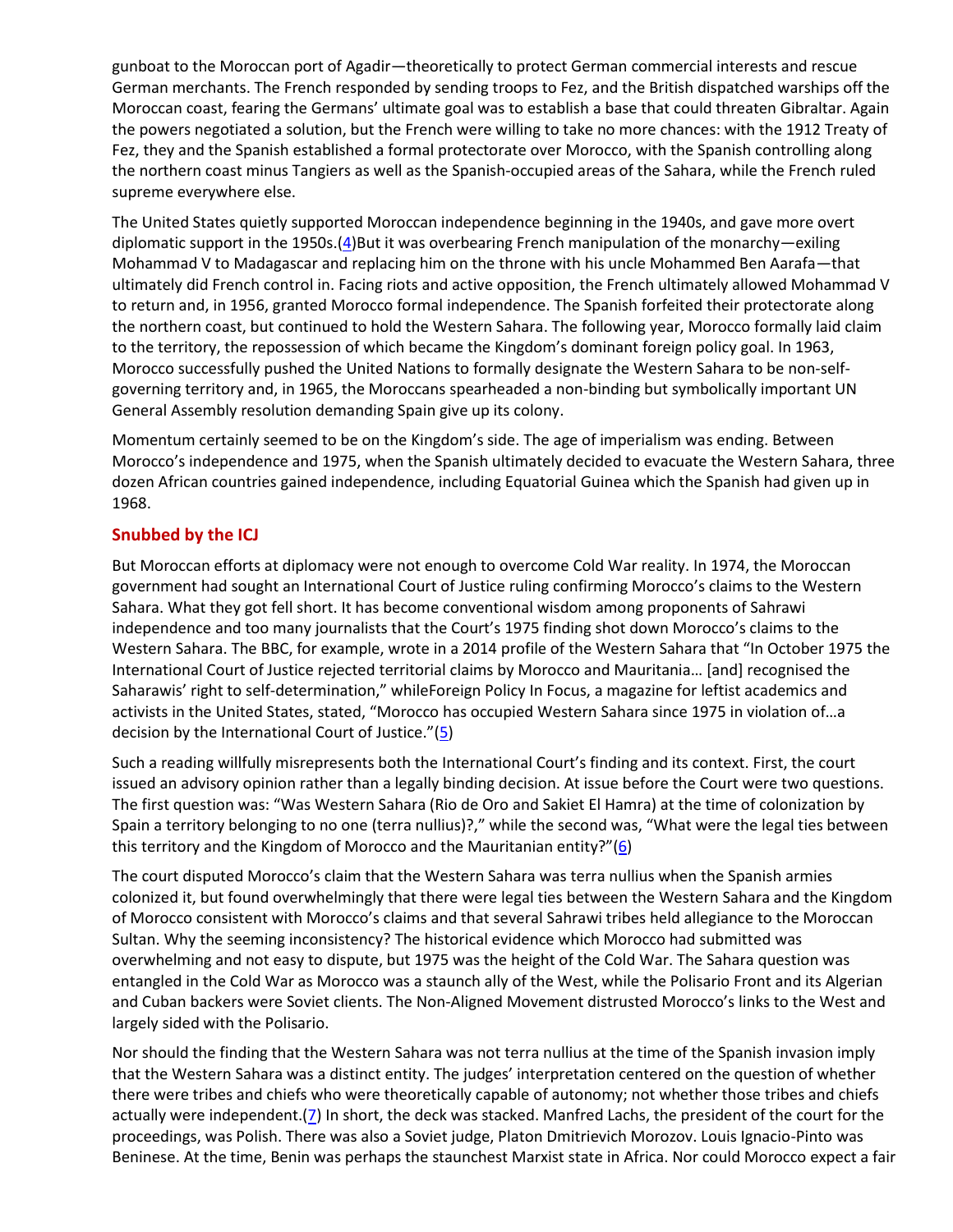hearing from Nagendra Singh, the Indian judge. India had been the leader of the Non-Aligned Movement, which was suspicious of the West to start. By the 1970s, it had largely shed any pretense to neutrality and moved firmly into the Soviet camp in foreign policy, even signing a Treaty of Peace, Friendship, and Cooperation with the Soviet Union in 1971.

The Moroccan government was dissatisfied with the Court's split decision. Just weeks after the Court's decision, 350,000 Moroccans marched unarmed into the Western Sahara waving Moroccan flags and carrying copies of the Qur'an in what became known as the "Green March." Spanish forces watched the incursion, but did not fire on the crowds. In effect, the non-violent action marked the end of any Spanish pretense of control. This was confirmed barely a week later when, on November 14, 1975, the governments of Spain, Morocco, and Mauritania agreed to the Madrid Accords which effectively divided the Western Sahara between Morocco and Mauritania.[\(8\)](http://www.securityaffairs.org/issues/number-28/why-western-sahara-matters#8)

#### **Cold War proxies**

Not everyone was willing to accept a peaceful, diplomatic resolution. Houari Boumediene, commander of Algeria's revolutionary council and indisputable leader of the country after leading the 1965 coup, transformed Algeria into an authoritarian, socialist, Soviet-oriented state. Morocco was no democracy and was also often abusive of human rights, but its orientation was decidedly Western. The two states were always staunch political and cultural rivals. Morocco was a conservative, traditional monarchy while Algeria was a reactionary republic. The Cold War only exacerbated the conflict, as did the "Sand War," a 1963 skirmish sparked by Morocco's attempt to reclaim territory around Tindouf which French colonial authorities had transferred from Morocco to Algeria when France was suzerain over both.

When Spain withdrew from the territory and Mauritania ceded its claims in the Western Sahara to Morocco, Algeria sought to undercut its neighbor and rival. Its chief tool was the Frente Popular de Liberación de Saguía el Hamra y Río de Oro, better known as the Polisario Front. Founded in 1973, the Polisario had launched occasional guerilla actions against Spanish garrisons and, more frequently, Sahrawi residents who did not accept the Polisario as their representatives. The Polisario's campaign took a new direction after the Spanish withdrawal. On February 27, 1976, it declared the Sahrawi Arab Democratic Republic and proceeded to resist what it argued was Moroccan occupation of the Western Sahara.

The subsequent guerrilla conflict killed 7,000 Moroccan soldiers and 4,000 Polisario guerrillas, not to mention perhaps 3,000 Sahrawi civilians. Fighting displaced tens of thousands of others. Ultimately, it was the Moroccan army's construction of a huge, 1,500-mile-long sand and stone berm and trench system with minefields and forward operating bases along the Western Sahara's frontier with Algeria and Mauritania which confirmed Moroccan control over the territory and precipitously diminished the Polisario insurgency on the Moroccan side of the berm.

The Polisario launched one final unsuccessful offensive in 1989 against the Moroccan-held town of Guelta Zemmour, but the collapse of the Soviet Union and the ensuing financial crisis amongst Cuba and its other clients took their toll: While some African countries and more radical regimes continued to lend diplomatic support, the Polisario found their more substantive international backing whittling away. The Polisario's leadership recognized that, lacking popular support and now largely blunted militarily, they would never achieve their aims by force. Enter the United Nations: On April 29, 1991, the UN Security Council unanimously adopted resolution 690, which created a United Nations Mission for the Referendum in Western Sahara (MINURSO) with a mission to arrange a referendum among the Sahrawi about self-determination. On September 6, 1991, a cease-fire took hold.

Morocco consolidated control over the Western Sahara, initially with a brutal hand, but its behavior was nothing compared to the ruthlessness employed by the Polisario. The Polisario held Sahrawi refugees as virtual hostages in camps in the western Algerian province of Tindouf. It separated children from their families, and sent them to Cuba for re-education, and it often executed those who opposed the Polisario's dominance or questioned its tactics or positions. After the cease-fire, the Polisario illegally kept more than 400 Moroccan prisoners-of-war for an additional 14 years. These were subjected to regular torture, and the Polisario repeatedly forced its Moroccan prisoners to donate blood for wounded Polisario fighters. The Polisario summarily executed many Moroccan POWs years after the cease-fire mandated their release.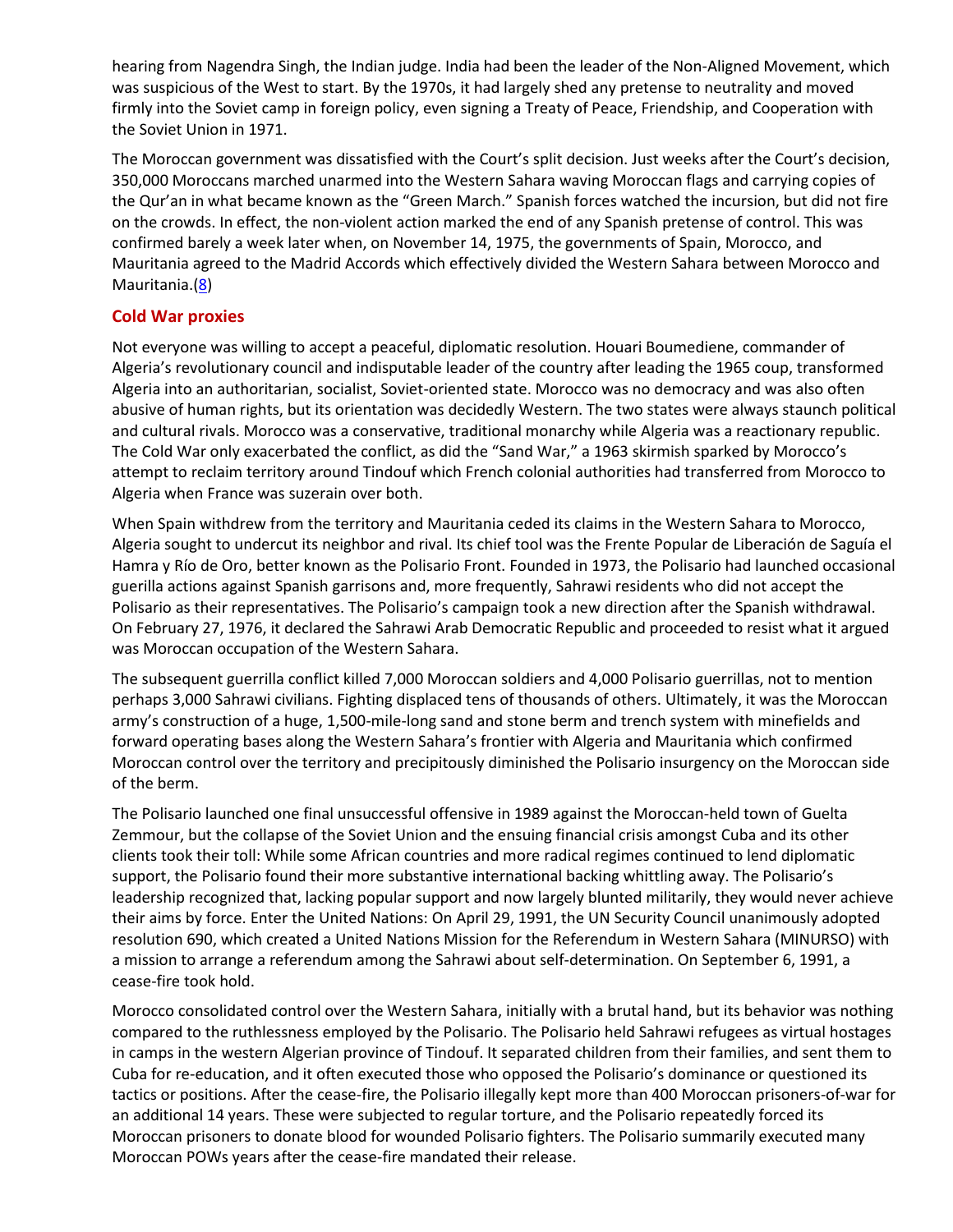While MINURSO continues to monitor the cease-fire, it failed in its mission to sponsor a referendum. The problem was not only the Polisario, but also the group's Algerian backers. Preparations broke down over a simple question: Who gets to vote? While the Polisario Front claims more than 100,000 Sahwari refugees live in refugee camps in Tindouf, and some journalists and short-term visitors parrot that figure, diplomats with long experience in the camps and in the region, as well as former refugees, estimate that no more than 40,000 reside in the camps. Only half of these are actual refugees from the portion of the Western Sahara that Morocco controls; the remainder has roots in Algeria, Mauritania, or Mali and so have no standing in the referendum. In theory, the UN should be able to solve the problem, but Algeria refused to allow free access to independent observers to conduct a true census. As a result of these disputes, an indeterminate number of refugees have remained in the Tindouf camps for the almost quarter century since MINURSO's establishment.

While many countries might shy away from hosting any refugee population into perpetuity, cynicism and corruption twists Algeria's position. Today, the Sahrawi Arab Democratic Republic exists on paper only, thanks to Algerian largesse, which sees the Polisario as a useful wedge against rival Morocco and so bankrolls its diplomatic missions.

Money also matters. In 2007, the European Union's Anti-Fraud Office detailed with precision the diversion of humanitarian aid destined for Sahrawi refugees confined to the Tindouf camps. The diversions began with the connivance of the Algerian military in the Mediterranean port of Oran and continued as the convoys made their nearly 1,000-mile trek to the camps. The basis for much of the fraud was the Polisario (and Algerian) inflation of the number of refugees. In effect, the European Union was feeding ghosts. $(9)$  Too many Algerian military officers and politicians have a vested interest in keeping the conflict alive.

### **Overcoming stalemate**

Active war is not going to erupt again between Algeria and Morocco, and the Polisario lacks the capacity to renew its fight inside Morocco. The problem is not the Sahrawi insurgency, but rather broader regional collapse.

Fueled by loose weapons from Libya, al-Qaeda in the Islamic Maghreb (AQIM) and other terrorist groups have destabilized wide swathes of the Sahel. Tunisia might be the shining star of the Arab Spring, but it too is facing a terrorist challenge. On March 18, 2015, terrorists loyal to the Islamic State attacked the Bardo Museum in the country's capital, killing 22. A month and a half later, thejihadi Ifriqiyah Media called on those loyal to the Islamic State to transform the summer months into a "Summer of Hell" in Tunisia.([10\)](http://www.securityaffairs.org/issues/number-28/why-western-sahara-matters#10) Nor is Tunisia alone in facing a looming terrorist threat. On May 9, 2015, for example, the Islamic State released an audio tape purporting to be from the Ansar al-Khilafah Battalion in Algeria, pledging allegiance to self-styled Islamic State Caliph Abu Bakr al-Baghdadi, and four days later, Adnan Abu Walid al-Sahrawi from El Mourabitoune, a jihadist group which operates in the Sahel and Sahara, likewise pledged allegiance to the Islamic State.[\(11\)](http://www.securityaffairs.org/issues/number-28/why-western-sahara-matters#11) After Syria and Iraq, nowhere does the Islamic State control more territory than in Libya. Across North Africa and the Sahel, from the Red Sea to the Atlantic, only Morocco is truly stable.

While 45 countries might recognize the fiction of the Sahrawi Arab Democratic Republic—largely as a precondition to receive Algerian aid or discounted gas—Polisario authority does not extend beyond its presence in the Tindouf refugee camps. Tindouf itself is a miserable place: It has no natural resources and no agricultural potential. Residents live not only off aid, but also smuggling. Polisario smuggling is evident in markets around Algeria, Mali, and Mauritania, where merchants sell aid supplies delivered to Tindouf.

Siphoned aid is only the tip of the iceberg. Polisario smugglers also transport African migrants northward toward Europe, and jihadis and weaponry southward from Libya, through Algeria, and across the Sahel. Counterterrorism analysts say that AQIM now recruits in Polisario camps.[\(12\)](http://www.securityaffairs.org/issues/number-28/why-western-sahara-matters#12)

It would be in the security interest not only of the United States but also every country in North Africa and the Sahel to hamper these smuggling networks. The Tindouf camps are not the only source of such smuggling, but they are a catalyst. The simple fact is that the camps need not exist. Many residents of the Tindouf camps seek to return to Morocco, which welcomes them with open arms. Whereas from the 1970s through the 1990s, Morocco treated the Western Sahara as a poor backwater, Mohammed VI of Morocco has spearheaded economic development in the region.[\(13\)](http://www.securityaffairs.org/issues/number-28/why-western-sahara-matters#13) As a result, living standards in the Western Sahara are now higher than in the rest of Morocco. Rather than simply exploit the region's minimal mineral wealth or its more robust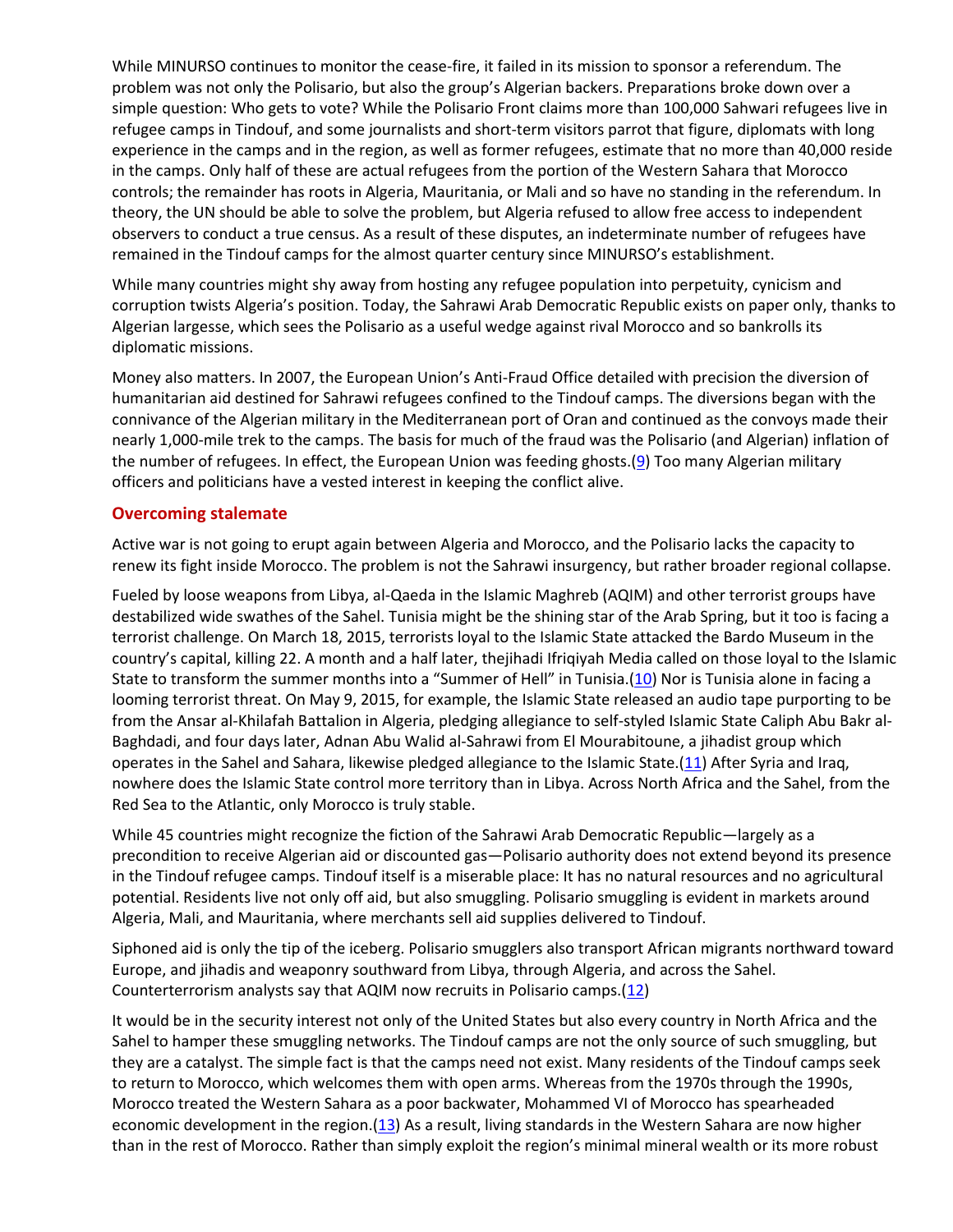fisheries, the government focuses on sustainable development, tourism, businesses, and education. Many returnees, meanwhile, suggest that thousands more would follow if the Polisario allowed them to leave.

More importantly, the Moroccan government no longer simply seeks to annex the territory. In 2006, the Moroccan Royal Advisory Council for Saharan Affairs (CORCAS) proposed an autonomy plan for the territory, somewhat modeled on the autonomy of Spanish regions and the Canary Islands under Spanish sovereignty. In 2007, Nicholas Burns, then-Undersecretary of State for Policy, called the Moroccan plan "a serious and credible proposal," and a bipartisan group of 173 congressmen—including nearly every member of the leadership—sent a letter to President George W. Bush expressing support for the Moroccan proposal.[\(14\)](http://www.securityaffairs.org/issues/number-28/why-western-sahara-matters#14) Algeria, always statist, continues to oppose such autonomy for fear that it might set a precedent for Algerian Berbers to demand similar freedoms. But while Algeria has stonewalled, Morocco has moved forward with its plans. Former Polisario members and refugees occupy the highest positions and set policy. On November 6, 2014, the 39th anniversary of the Green March, Mohammed VI announced "advanced regionalization," effectively complete autonomy under Moroccan sovereignty.[\(15\)](http://www.securityaffairs.org/issues/number-28/why-western-sahara-matters#15)

Diplomats naturally seek compromise, but win-win situations only work when both sides sincerely seek a settlement. Had the referendum enshrined in the MINURSO mission been viable, it would have long ago occurred. Boiler-plate language for direct negotiations between Morocco and the Polisario are meaningless if not counterproductive when one party filibusters a permanent, realistic solution. With AQIM wreaking havoc in the region, and the Islamic State looking at North Africa and the Sahel as a new front, the United States and its European and African allies should no longer sit idle and let the problem fester. Washington should embrace stability and security, not take them for granted.

It is time to side unequivocally with Rabat. Morocco has been a staunch friend to the United States for centuries, ever since becoming the first country to recognize American independence in 1777. It is time to repay the favor. The United States should overtly recognize Moroccan sovereignty over the Western Sahara so long as Morocco fully implements its regionalization policy and utilizes the commodity and fishing resources of the region as well as potential offshore gas primarily for the development of the region, as required by international law. The ineffectual MINURSO experiment should be ended as an expensive artifact of the past. Rather than persist in a process that effectively holds Sahrawis in Tindouf hostage to the Polisario, the United States and United Nations should demand that Algeria allow Sahrawi refugees to travel with their families freely, by bus, to Morocco. No longer should the Polisario be allowed to keep family members hostage to encourage the return of the few camp residents who can get seats on UN-sponsored flights. Not always do American security interests and humanitarian factors so neatly coincide. In this case, however they do.

As crises erupt across the globe, from the Senkaku Islands to Ukraine and across the Middle East, it can be tempting for the White House and State Department to put policy toward traditionally peripheral regions like the Western Sahara on autopilot. It would also be a mistake, as the status quo in the Sahel is no longer tenable.

Michael Rubin is a resident scholar at the American Enterprise Institute and a senior lecturer at the Naval Postgraduate School. His most recent book, Dancing with the Devil (Encounter, 2015), is a history of a halfcentury of U.S. diplomacy with rogue regimes and terrorist groups.

1. Kristen Chick, "In Remote Western Sahara, Prized Phosphate Drives Controversial Investments,"*Christian Science Monitor*, January 24, 2013.

- 2. "Phosphate: Morocco's White Gold," Bloomberg Business, November 4, 2010.
- 3. Clifford Edmund Bosworth, *The New Islamic Dynasties* (New York: Columbia University Press, 1996), 25-54.
- 4. Michael B. Oren, *Power, Faith, and Fantasy* (New York: Norton, 2007), 511-512.
- 5. "Western Sahara Profile," BBC News, January 7, 2014, <http://www.bbc.com/news/world-africa-14115273;> Stephen Zunes, "Morocco and Western Sahara," *Foreign Policy in Focus*, December 1, 1998.

6. International Court of Justice, "Advisory Opinion of 16 October 1975," [http://www.icj-cij.org/docket/files/61/6197.pdf.](http://www.icj-cij.org/docket/files/61/6197.pdf)

7. Clemens Feinäugle, "Western Sahara (Advisory Opinion)," *Max Planck Encyclopedia of Public International Law*, March 2007.